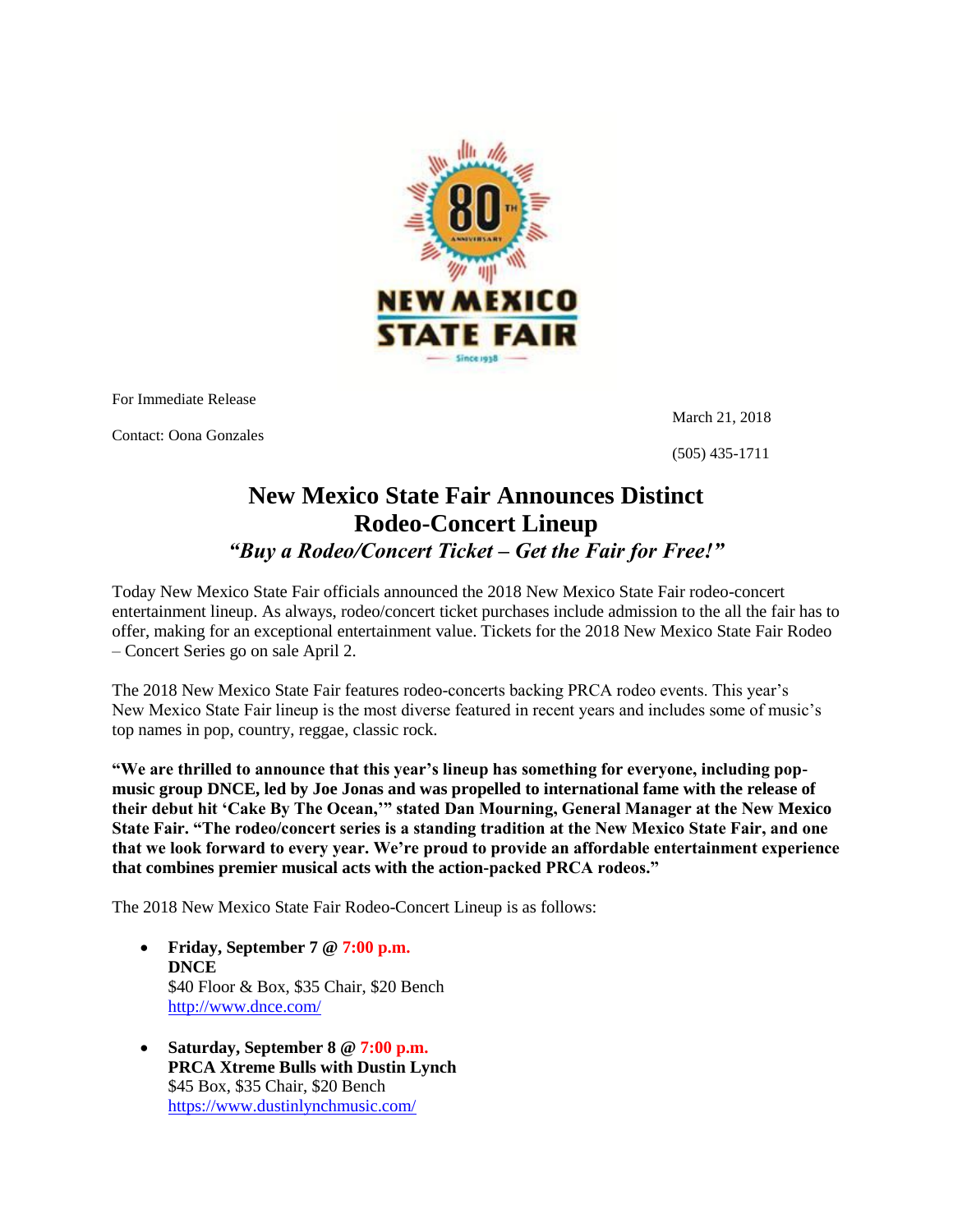- **Sunday, September 9 @ 4:00 p.m. Rank Lil Buckers Rodeo** \$20 Box, \$15 General Admission
- **Tuesday, September 11 @ 6:45 p.m. Wrangler National Patriot PRCA Rodeo** (stand alone rodeo) Fair Admission gets you into the Rodeo FREE (General Admission – Upgraded Box Seats available for an additional fee)
- **Wednesday, September 12 @ 6:45 p.m. PRCA Rodeo with Dan + Shay** \$40 Box, \$35 Chair, \$20 Bench [http://www.danandshay.com](http://www.danandshay.com/)
- **Thursday, September 13 @ 6:45 p.m. PRCA Rodeo with Hotel California** (Eagles tribute band) \$35 Box, \$20 Chair, \$20 Bench <http://www.hotelcal.com/>
- **Friday, September 14 @ 6:45 p.m. PRCA Rodeo with concert TO BE ANNOUNCED at a later date** \$40 Box, \$35 Chair, \$20 Bench
- **Saturday, September 15 @ 6:45 p.m. PRCA Rodeo with concert TO BE ANNOUNCED at a later date** \$45 Box, \$35 Chair, \$20 Bench
- **Sunday, September 16 @ 4:00 p.m. PRCA Rodeo**

On Tuesday, September 11 there is no concert associated with the rodeo, but the fair will be celebrating the Wrangler National Patriot Rodeo, as a way to honor our veterans. On that evening, the cost of admission into the fair will get you a general admission seat at the rodeo on a first come, first served basis (with upgrades available for an additional fee).

On Thursday, September 6 Live Nation will bring the Rebelution "Free Rein Summer Tour" to reggae fans inside the Villa Hispana. Tickets for the show are on sale now at [www.livenation.com](http://www.livenation.com/) and include admission to the fair. Tickets for this show are not included in the Rodeo/Concert series ticket price.

 **Thursday, September 6 @ 5:20 p.m. VILLA HISPANA PAVILLION Rebelution Free Rein Summer Tour with Special Guests Stephen Marley, Common Kings, Zion I, and DJ Mackie** (This is a Live Nation event. Tickets include admission to the fair) <http://www.rebelutionmusic.com/>

Tickets for the 2018 New Mexico State Fair Rodeo-Concert Series will go on-sale April 2, 2018 and will be available at the University of New Mexico Box Office, and online at [www.UNMTickets.com.](www.UNMTickets.com) The